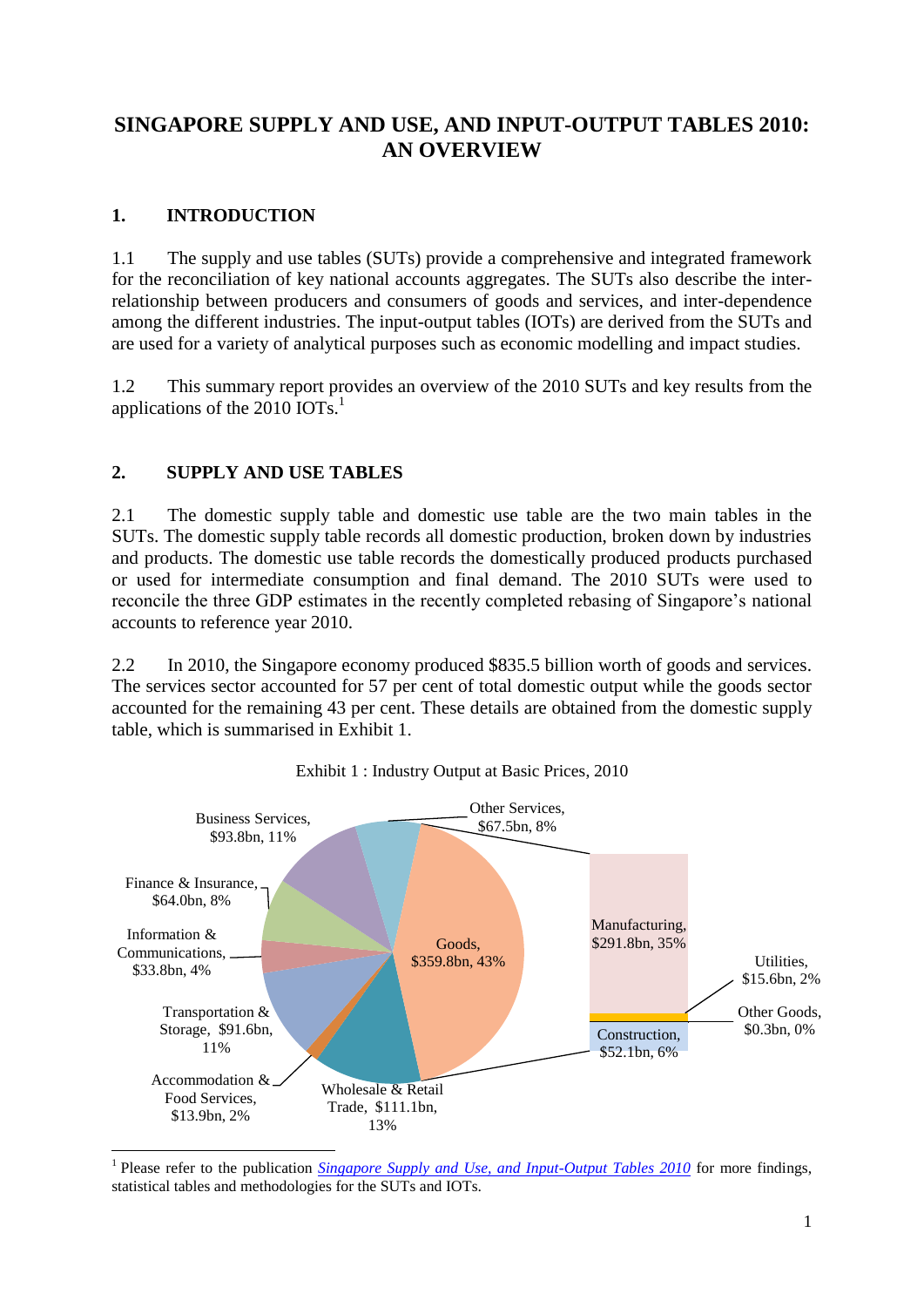2.3 Of the \$835.5 billion produced, \$272.4 billion was consumed by the domestic industries for intermediate use while \$563.1 billion was used for final demand, namely private consumption expenditure (PCE), government consumption expenditure (GCE), gross capital formation (GCF) and exports of goods and services, as shown in [Exhibit 2.](#page-1-0) Exports accounted for \$387.5 billion or 46 per cent of total domestic output, reflecting the economy's high dependency on external demand.

<span id="page-1-0"></span>

Exhibit 2 : Use of Domestic Output by Broad Categories, 2010

2.4 In 2010, Singapore imported \$302.4 billion of goods and services. The domestic industries used \$257.7 billion of imported intermediate inputs in the production process while final users imported \$44.6 billion. These flows of goods and services are captured in the domestic use table shown in Table 1. [Exhibit 3](#page-1-1) shows how GDP by the three approaches, namely production, expenditure and income, are derived using the figures from Table 1.

<span id="page-1-1"></span>Exhibit 3 : Derivation of GDP at Current Market Prices, 2010 (in billion dollars)

|                | <b>Production Approach (P)</b>                                                                                                                      |  |  |  |  |  |  |
|----------------|-----------------------------------------------------------------------------------------------------------------------------------------------------|--|--|--|--|--|--|
|                | $Output$ – Intermediate consumption + Taxes on products<br>$835.5 - 531.1 + 17.9$                                                                   |  |  |  |  |  |  |
|                | <b>Expenditure Approach (E)</b>                                                                                                                     |  |  |  |  |  |  |
| GDP<br>\$322.4 | Final demand – Total imports<br>$624.7 - 302.4$                                                                                                     |  |  |  |  |  |  |
|                | <b>Income Approach (I)</b>                                                                                                                          |  |  |  |  |  |  |
|                | Compensation of employees $+$ Gross operating surplus $+$<br>Taxes less subsidies on production + Taxes on products<br>$126.1 + 173.9 + 4.5 + 17.9$ |  |  |  |  |  |  |

Note: Figures may not add up to the total due to rounding.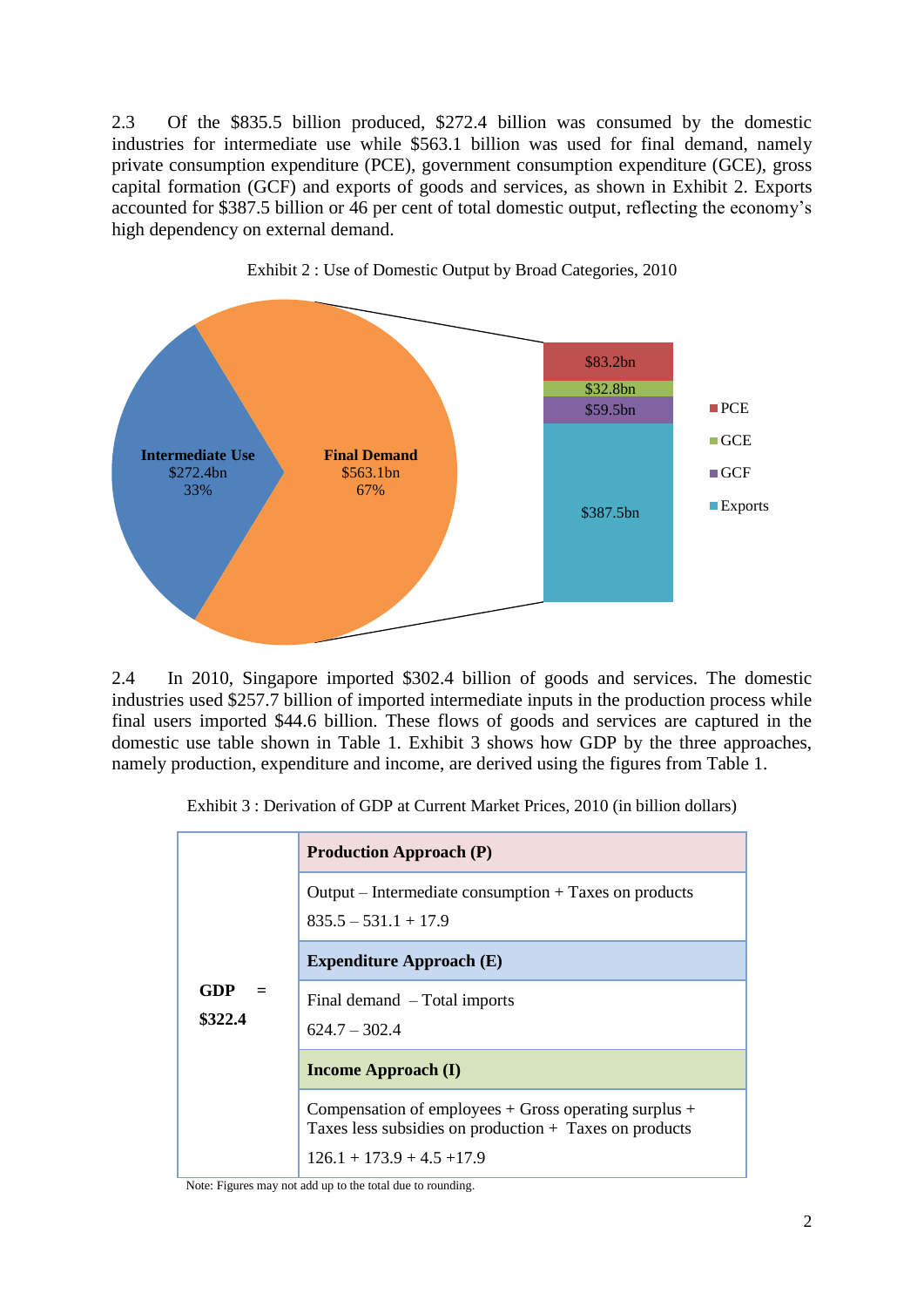| Table 1 : Domestic Use Table, 2010 |  |  |
|------------------------------------|--|--|
|------------------------------------|--|--|

| <b>Billion Dollars</b>                                     |                       |      |            |        |       |                |      |              |                     |      |         |                          |            |            |            |        |             |              |
|------------------------------------------------------------|-----------------------|------|------------|--------|-------|----------------|------|--------------|---------------------|------|---------|--------------------------|------------|------------|------------|--------|-------------|--------------|
|                                                            | Purchases by Industry |      |            |        |       |                |      | Total        | <b>Final Demand</b> |      |         |                          |            |            |            |        |             |              |
| Sales by Product                                           | Mfg                   | Utl  | Oth<br>Gds | Constr | Trade | Accom<br>& F&B | Tpt  | Info-<br>com | Fin $&$<br>Ins      | Biz  | Oth Ser | Interm-<br>ediate<br>Use | <b>PCE</b> | <b>GCE</b> | <b>GCF</b> | Export | Total       | Total<br>Use |
| Total Intermediate /<br>Final Use at Purchasers'<br>Prices | 226.8                 | 10.7 | 0.1        | 37.9   | 53.0  | 8.0            | 66.1 | 22.8         | 30.9                | 40.0 | 34.8    | $P_{531.1}$              | 114.5      | 32.8       | 89.8       | 387.5  | 624.7       | 1,155.8      |
| Domestic Production                                        | 85.7                  | 5.5  | 0.1        | 30.6   | 29.4  | 5.4            | 27.6 | 10.7         | 18.5                | 32.9 | 26.0    | 272.4                    | 83.2       | 32.8       | 59.5       | 387.5  | 563.1       | 835.5        |
| Mfg                                                        | 54.6                  | 0.4  | 0.0        | 5.9    | 1.1   | 1.6            | 4.0  | 1.8          | 0.4                 | 3.6  | 3.4     | 76.7                     | 4.0        | 0.0        | 8.0        | 191.2  | 203.3       | 280.0        |
| Utl                                                        | 4.2                   | 3.5  | 0.0        | 0.1    | 0.6   | 0.6            | 0.5  | 0.2          | 0.2                 | 0.8  | 1.5     | 12.3                     | 2.4        | 0.0        | 0.0        | 1.4    | 3.7         | 16.0         |
| Oth Gds                                                    | 0.1                   | 0.0  | 0.0        | 0.0    | 0.0   | 0.0            | 0.0  | 0.0          | 0.0                 | 0.0  | 0.0     | 0.1                      | 0.0        | 0.0        | 0.0        | 0.1    | 0.1         | 0.2          |
| Constr                                                     | 0.4                   | 0.1  | 0.0        | 19.0   | 0.0   | 0.1            | 0.0  | 0.0          | 0.0                 | 1.4  | 0.2     | 21.3                     | 0.0        | 0.0        | 29.4       | 0.8    | 30.3        | 51.5         |
| Trade                                                      | 11.4                  | 0.2  | 0.0        | 1.5    | 1.5   | 0.4            | 1.0  | 0.1          | 0.0                 | 0.3  | 0.7     | 17.3                     | 10.9       | 0.0        | 3.6        | 87.6   | 102.1       | 119.4        |
| Accom & F&B                                                | 0.3                   | 0.0  | 0.0        | 0.2    | 0.3   | 0.1            | 1.5  | 0.1          | 0.2                 | 0.6  | 0.3     | 3.4                      | 10.3       | 0.0        | 0.0        | 0.0    | 10.3        | 13.7         |
| Tpt                                                        | 3.6                   | 0.1  | 0.0        | 0.7    | 9.9   | 0.1            | 14.2 | 0.5          | 0.5                 | 1.6  | 0.4     | 31.5                     | 6.1        | 0.0        | 0.0        | 53.8   | 59.9        | 91.4         |
| Infocom                                                    | 1.5                   | 0.1  | 0.0        | 0.3    | 2.3   | 0.1            | 0.9  | 4.1          | 2.3                 | 2.2  | 2.6     | 16.3                     | 2.8        | 0.0        | 2.6        | 9.4    | 14.8        | 31.1         |
| $Fin &$ Ins                                                | 1.5                   | 0.2  | 0.0        | 0.4    | 3.5   | 0.2            | 0.9  | 0.5          | 11.4                | 6.5  | 4.2     | 29.2                     | 7.2        | 0.0        | 0.0        | 25.2   | 32.4        | 61.6         |
| Biz                                                        | 7.4                   | 0.8  | 0.0        | 2.3    | 9.7   | 2.2            | 4.1  | 3.1          | 3.5                 | 15.6 | 5.4     | 54.0                     | 17.5       | 0.8        | 16.0       | 17.0   | 51.2        | 105.2        |
| Oth Ser                                                    | 0.7                   | 0.0  | 0.0        | 0.2    | 0.5   | 0.1            | 0.6  | 0.3          | 0.1                 | 0.4  | 7.2     | 10.3                     | 22.0       | 32.1       | 0.0        | 1.0    | 55.0        | 65.3         |
| Imports of Goods &<br>Services                             | 141.0                 | 5.2  | 0.0        | 7.3    | 23.5  | 2.5            | 38.3 | 12.1         | 12.2                | 7.0  | 8.6     | 257.7                    | 17.8       | 0.0        | 26.8       | 0.0    | 44.6        | $E$ 302.4    |
| Taxes on Products                                          | 0.2                   | 0.0  | 0.0        | 0.0    | 0.0   | 0.0            | 0.1  | 0.0          | 0.1                 | 0.2  | 0.2     | 0.9                      | 13.6       | 0.0        | 3.5        | 0.0    | 17.0        | $P, I$ 17.9  |
| Value-Added at Basic<br>Prices                             | 65.0                  | 4.9  | 0.1        | 14.2   | 58.1  | 5.9            | 25.5 | 11.0         | 33.1                | 53.8 | 32.7    | 304.4                    | 0.0        | 0.0        | 0.0        | 0.0    | 0.0         | 304.4        |
| <b>Taxes less Subsidies</b><br>on Production               | 0.6                   | 0.2  | 0.0        | 0.5    | 0.3   | 0.2            | 0.5  | 0.1          | 0.0                 | 1.5  | 0.6     | 4.5                      | 0.0        | 0.0        | 0.0        | 0.0    | 0.0         | 14.5         |
| Compensation of<br>Employees                               | 20.6                  | 1.0  | 0.1        | 7.8    | 19.5  | 3.2            | 8.7  | 6.2          | 16.5                | 18.3 | 24.0    | 126.1                    | 0.0        | 0.0        | 0.0        | 0.0    | 0.0         | 126.1        |
| <b>Gross Operating</b><br><b>Surplus</b>                   | 43.8                  | 3.7  | 0.0        | 5.9    | 38.3  | 2.5            | 16.3 | 4.7          | 16.6                | 34.0 | 8.0     | 173.9                    | 0.0        | 0.0        | 0.0        | 0.0    | 0.0         | 1173.9       |
| <b>Total Inputs</b>                                        | 291.8                 | 15.6 | 0.3        | 52.1   | 111.1 | 13.9           | 91.6 | 33.8         | 64.0                | 93.8 | 67.5    | $P$ 835.5                | 114.5      | 32.8       | 89.8       | 387.5  | $E_{624.7}$ | 1,460.2      |

Note: Figures may not add up to the total due to rounding.

Components of GDP, by Production approach (P) Components of GDP, by Expenditure approach (E) Components of GDP, by Income approach (I)

Utl = Utilities Constr = Construction Accom & F&B = Accommodation & Food Services Infocom = Information & Communications Biz = Business Services

Mfg = Manufacturing Oth Gds = Other Goods Trade = Wholesale & Retail Trade Tpt = Transportation & Storage Fin & Ins = Finance & Insurance Oth Ser = Other Services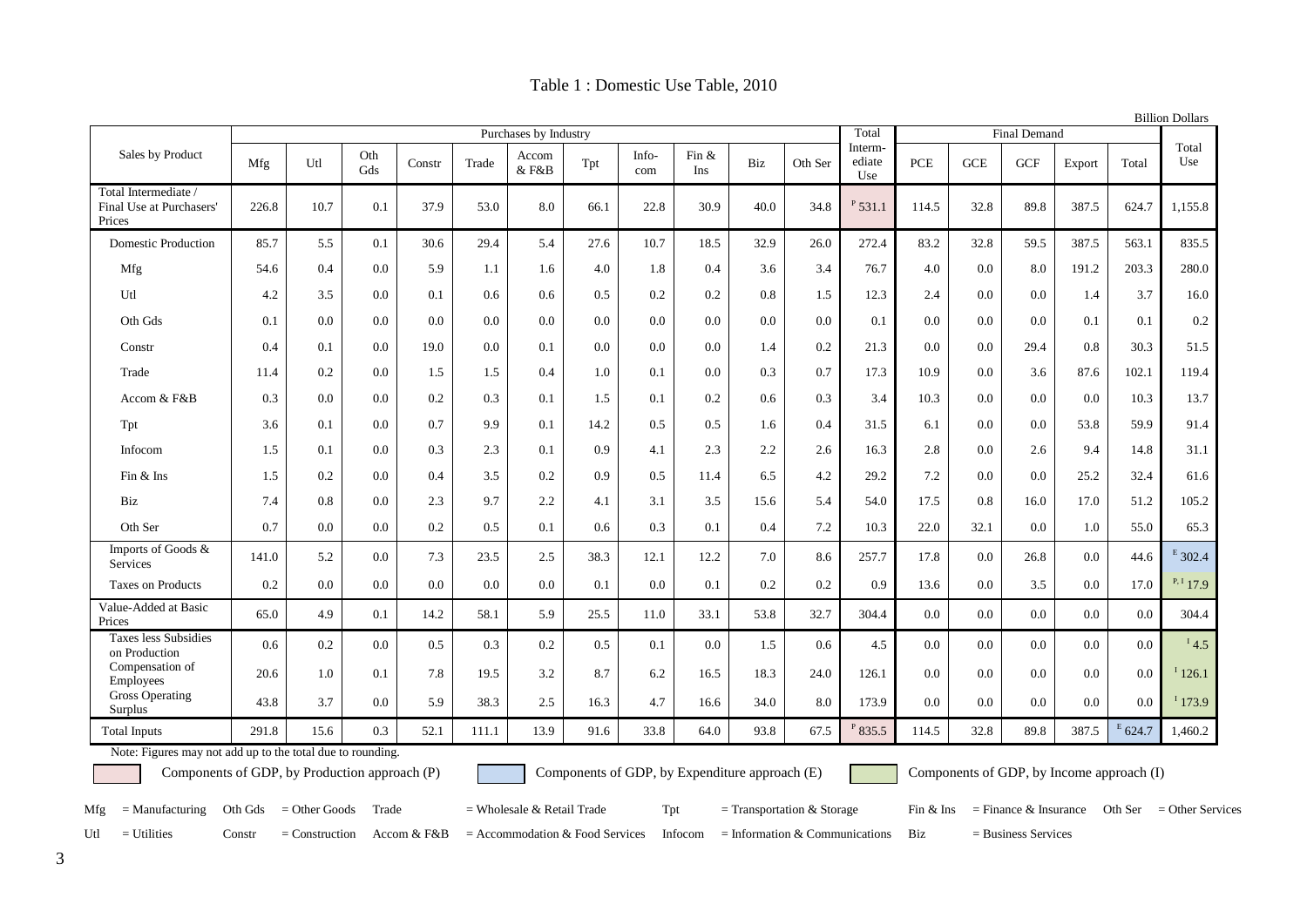### **3. INPUT-OUTPUT TABLES**

3.1 IOTs are derived from SUTs and are used for various economic analysis. This section presents some of the applications of the symmetric IOTs, for example, multipliers, linkages and net foreign exchange earnings.

### **Multiplier Analysis**

3.2 Multiplier analysis is one of the main applications of symmetric IOTs. A multiplier is a ratio that measures the impact on the total economy as a result of an initial exogenous change in any of the final demand components. The relationship between the initial autonomous change and the total impact on the entire economy generated by the change is known as the multiplier effect.

3.3 Different multipliers are generated for different analysis. The most commonly used multipliers are output, value-added (VA), income, import and employment multipliers. [Exhibit 4](#page-3-0) shows the import, domestic intermediate consumption (IC) and VA multipliers of the 11 industrial sectors generated from the 2010 IOTs. For example, a \$1 increase in the final demand of the construction sector will eventually lead to an additional \$2.08 of output (comprising \$0.61 of VA, \$0.39 of imports and \$1.08 of domestic IC) being generated for the whole economy.



<span id="page-3-0"></span>Exhibit 4: Simple Multipliers by Industrial Sector Per Dollar Change in Final Demand, 2010

 $\Box$ Value-Added  $\Box$ Import  $\Box$ Domestic IC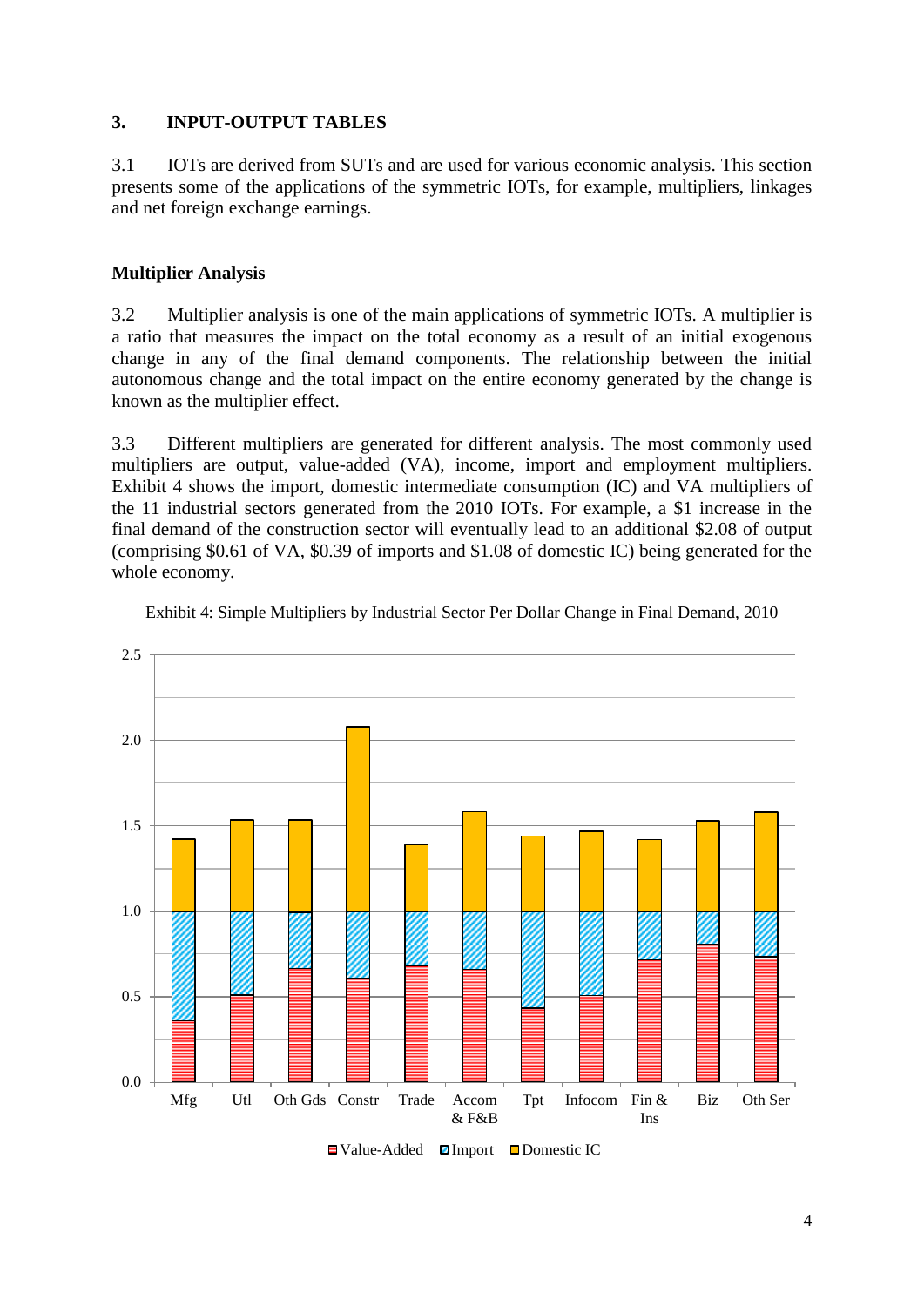### **Linkage Analysis**

3.4 Another application of the IOT is linkage analysis. *Backward linkages* are demandoriented and trace the changes in output that occur further back along the supply chain when there is a change in demand of a particular industry's output. For example, an increase in demand for the output of the manufacturing sector will increase the output of the sectors from which the manufacturing sector purchases its inputs. *Forward linkages* are supply-oriented and trace the changes in output that occur further forward along the supply chain when there is a change in demand of a particular industry's output. For example, an increase in the supply of manufacturing sector output will imply additional amounts of manufacturing output are available to be used by other sectors for their production. [Exhibit 5](#page-4-0) shows the linkages for the 11 industrial sectors.

<span id="page-4-0"></span>



| Type of Linkages | Interpretation                                         |  |                          |  |  |  |
|------------------|--------------------------------------------------------|--|--------------------------|--|--|--|
| <b>Backward</b>  | Industry's dependency on<br>domestic industries supply |  | Below average dependency |  |  |  |
| Forward          | Domestic industries'<br>dependency on the industry     |  | Above average dependency |  |  |  |

3.5 The utilities sector had the highest forward linkage, indicating that the services provided by the sector were essential to all other domestic industries in the economy. On the other hand, the other services sector which includes social services had the lowest forward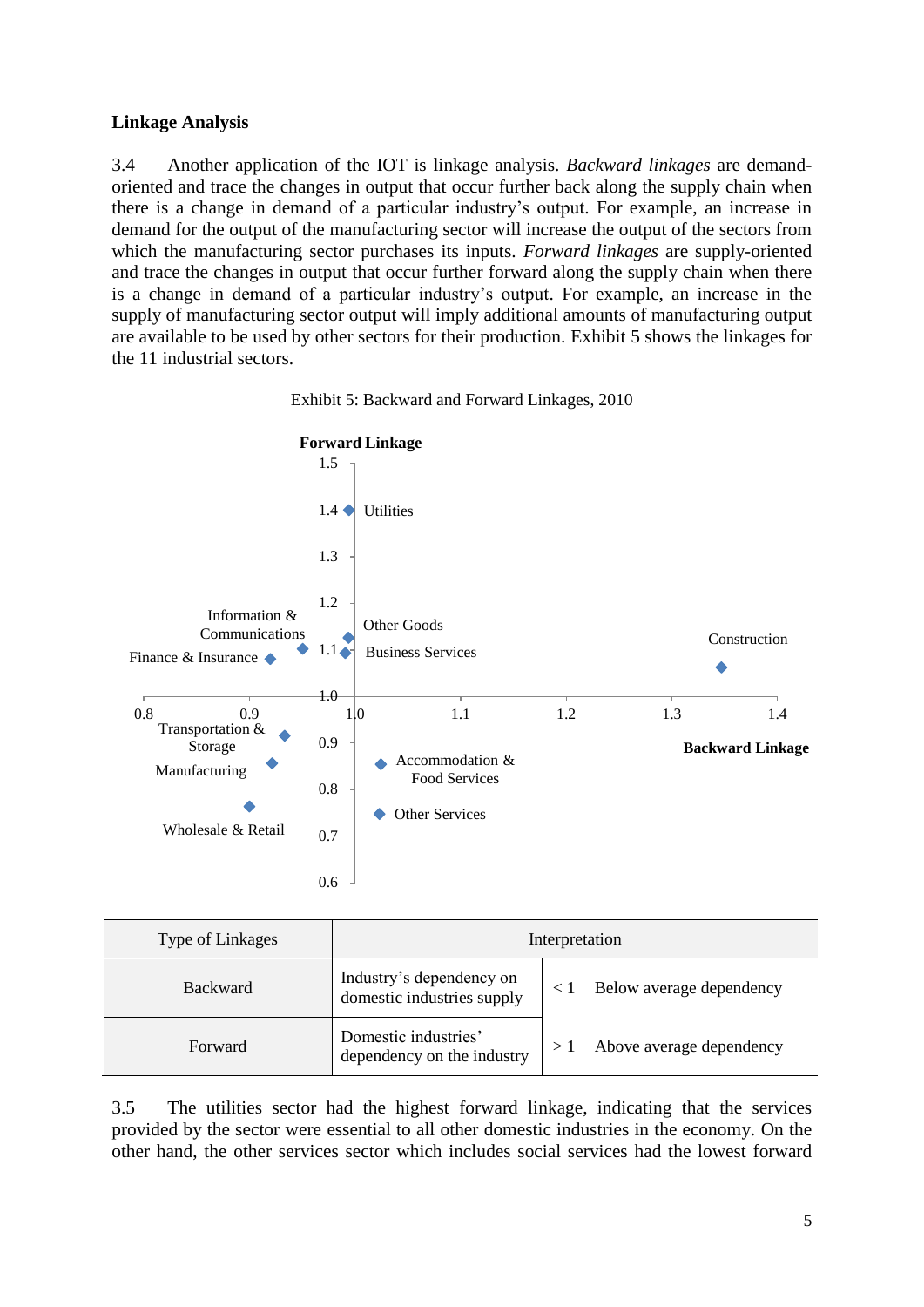<span id="page-5-0"></span>linkage, indicating that it supplied a smaller proportion of its output as intermediate inputs to the domestic economy.

3.6 The construction sector had the highest backward linkage in 2010 and also the highest output multiplier as backward linkage is directly proportional to output multiplier. A high backward linkage suggests that a sector is highly dependent upon other domestic industries for its input requirements. Conversely, the manufacturing sector had low backward linkage, a reflection of its higher dependence on imported inputs.

### **Net Foreign Exchange Earnings**

3.7 The IOT can also be used to estimate the net foreign exchange earnings, broken down by industrial sector. Net foreign exchange earnings are defined as total foreign exchange earnings from domestic exports minus the import requirements to produce these exports. The ratio of net foreign exchange earnings to total domestic export gives an indication of the value-added generated from domestic exports. [Exhibit 6](#page-5-0) shows the net foreign exchange earnings of the 11 industrial sectors.



Exhibit 6: Net Foreign Exchange Earnings from Exports, 2010 (in billion dollars)